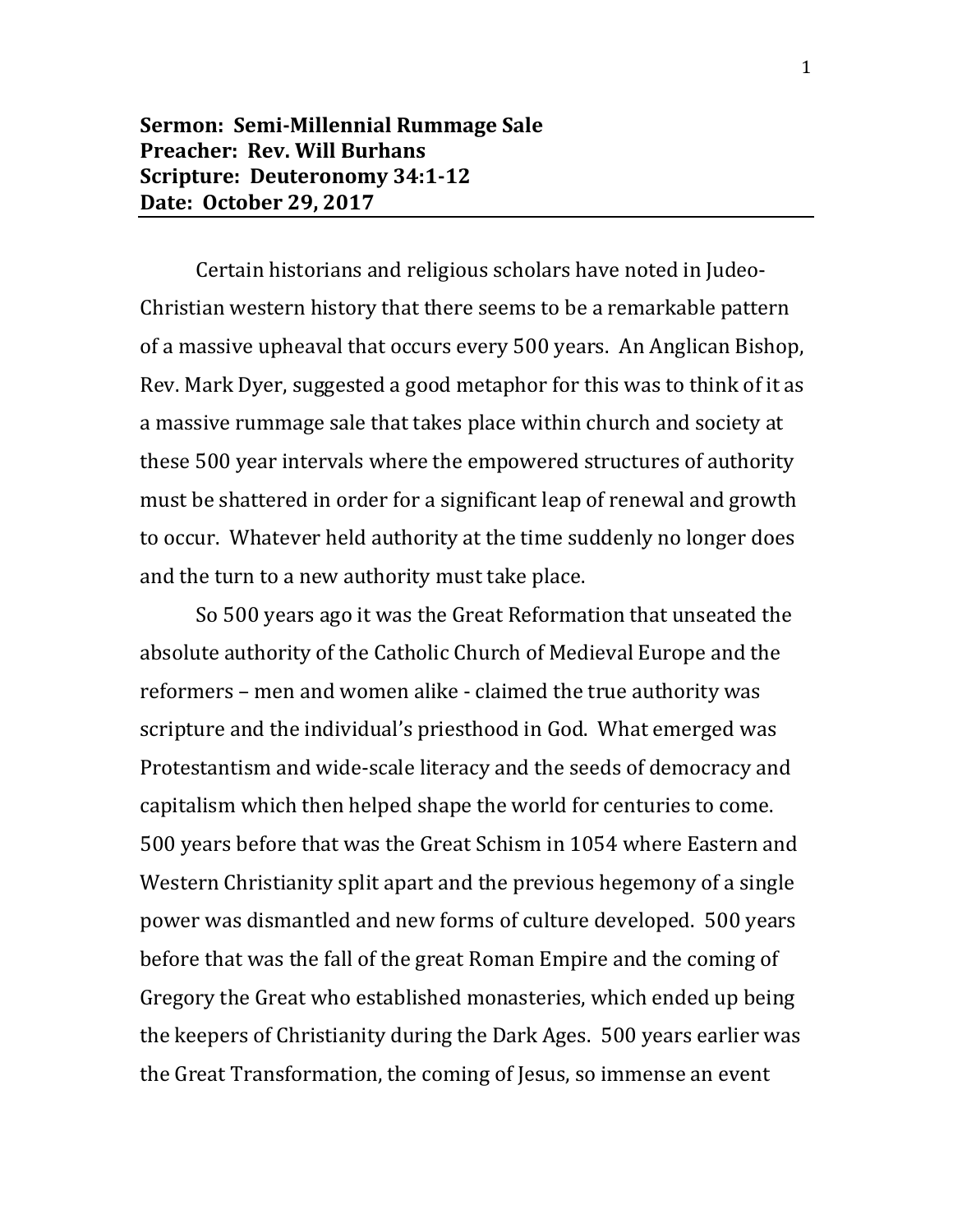that a great portion of the worlds population, believers or not, began keeping a new calendar based upon that date. And if you then look back before that in Judaism you will find 500 years before was the Babylonian captivity, 500 years before that the turning from the time of Judges to the Monarchy of Israel.

All of this is to say that if such striking historical patterns hold any clout for us then we'll take note of where we are right now as a country, as a people, as a world. We are 500 years from the dating of the Great Reformation on October 31st, 1517 when Martin Luther nailed his 95 theses on the church doors in Wittenberg. 2017 - and are we not in another time of great cultural shift and upheaval, that, thanks in large part to the internet – like the printing press of 500 years ago - is a time when again people are asking where does the authority lie? Is it with scripture? Is it with America? Is it with our economic system? In our culture, institutions that once held central authoritative power, like the church or even the government, are losing their trust and authority, the sexual abuse scandals in the Catholic Church or the rapid decline of Mainline Protestant churches – still physically in the center of town but long ago falling out of the authoritative center of the town - those being a couple of religious examples, and the current state of the U.S. presidency and congress being another. Many refer to this time we are in now by the term that one particular scholar, Phyllis Tickle, has used as the title her seminal book called The Great Emergence. What exactly is emerging we do not know as we are living through it, but that something new is emerging in religion and society is hard to refute… so it has been labeled the time of the Great Emergence.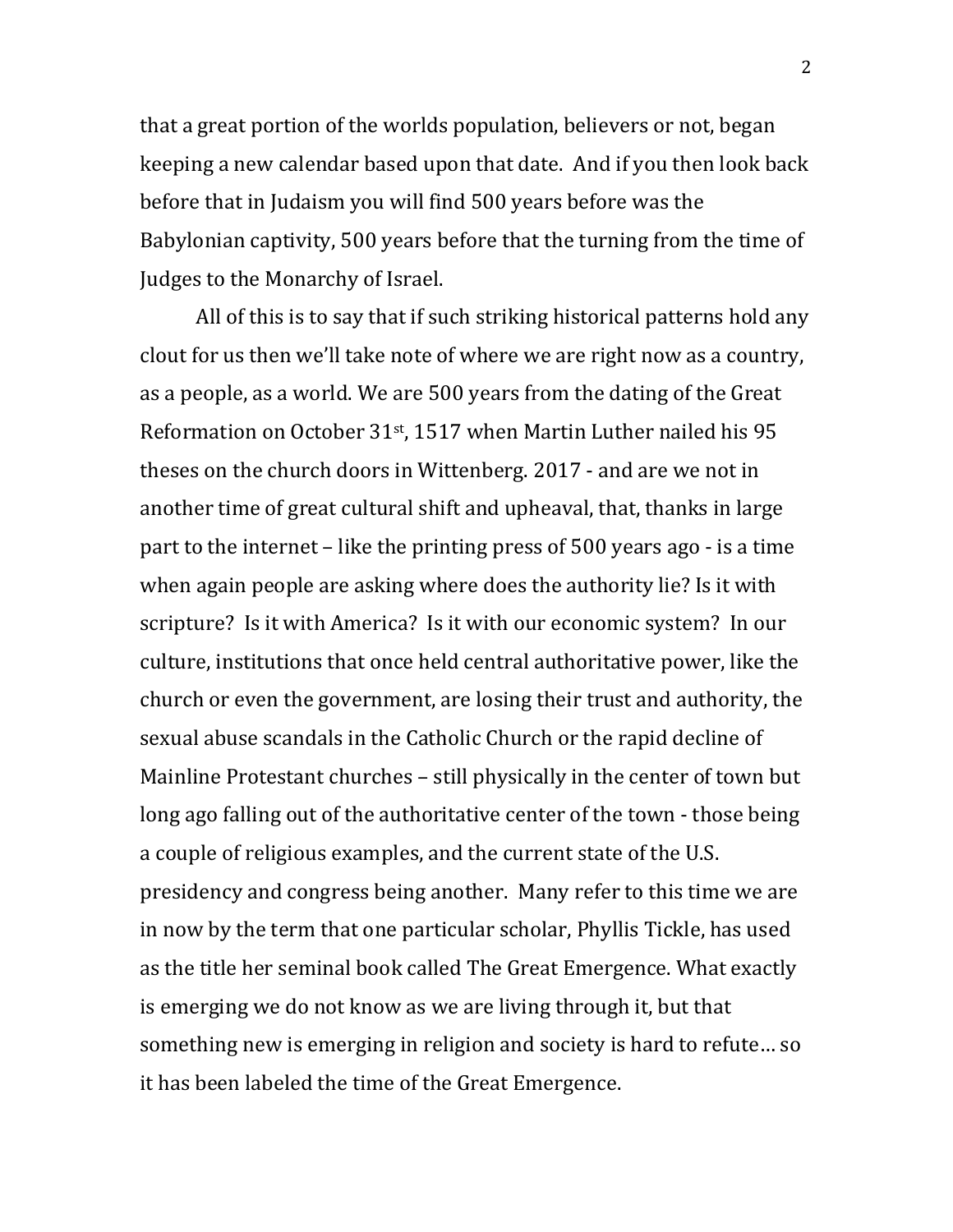The scripture that Laurie read offers a powerful image for us here in the Judeo-Christian West as we stand on the precipice of this Great Emergence. Rewind some 3500 years ago and we come to the time historians designate as when Moses and the Israelites emerged from slavery in Egypt and came into the Promised Land of Israel/Palestine. We remember, as a people of faith, that history is not just the random firing of events nor even a happenstance patterning of events, but that history is going somewhere and being guided towards a final culmination by a Higher Creative Power that we call God. It's true of our individual lives and our corporate lives as a species and a planet.

It can be hard to believe it at times, much like the Israelites in the desert, flailing around aimlessly for 40 years, but what our faith tradition and the scriptures teach us is that they were going somewhere, we are going somewhere, God only knows – but the idea is that desert time of flailing and failing and struggling is critical for us to be ready for what is to emerge. Note the difficult wilderness times in your own life, how out of them emerged something critical that could never have been without it and trust that in our corporate lives as a people as well.

So just as the Israelites stood on the precipice of their great emergence into the Promised Land 3500 years ago, we stand here, 500 years after the Great Reformation preparing for another emergence into a new land, a new world. What will it be? What must be thrown out and where will the new authority lie? 500 years from now, how will they look back on this hinge moment in history? What is emerging around us and through us and where is it all going? Thank God we are not in